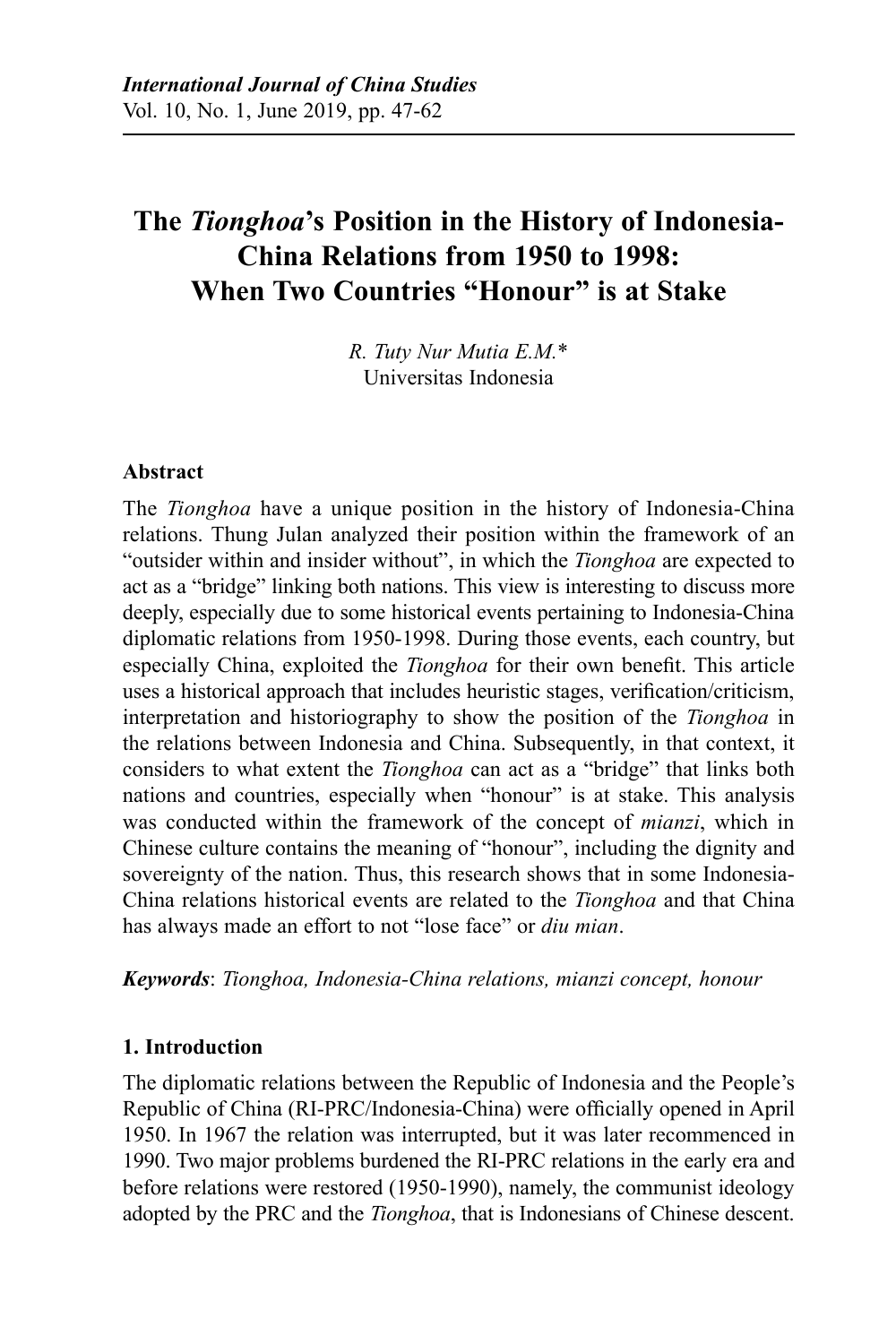Along with both internal changes and the developments of globalization affecting the two countries, especially in the last few decades, ideological problems do not become a major obstacle anymore. On the other hand, the *Tionghoa* problem is still a source of tension in the relations between Indonesia and China, and the *Tionghoa* are often perceived as an important asset by both Indonesia and China. The *Tionghoa* are Chinese descendants, so they are also part of *Huaqiao* – that is Chinese who live outside of China. These individuals still have strong ties to their ancestral lands, and the PRC government consciously makes frequent use of that emotional bond, urging the *Huaqiao* to support the development of ancestral lands (Thuno, 2001).

Indonesia is one of the most ethnically diverse countries in the world. Its diversity is enriched by ethnic groups who are descendants of other nations, such as Chinese, Arabians, Indians, Dutch and other nations. According to the results of the 2010 population census, the number of the *Tionghoa* was about 2.8 million people, equivalent to 1.2 per cent of the total population of Indonesia (Evi, Hasbullah and Pramono, 2016, p. 7). As is the case for the other ethnic groups living in Indonesia, the presence of the *Tionghoa* is important to consider due to their considerable population spread throughout Indonesia and their distinctive socio-cultural position and activity. Thus, this article investigates the following question: "Historically, what has been the position of the *Tionghoa* with regard to Indonesia-China relations?"

The original *Tionghoa* were Chinese immigrants who became legal Indonesian citizens (Warga Negara Indonesia/WNI). Thung Julan sees the *Tionghoa* condition in terms of the concept of "outsider within" and "insider without" previously used by Patricia Hill Collins to discuss the intellectual contribution of black female academics in the field of feminist sociology in the United States.<sup>1</sup> Based on the concept, Thung concluded the following:

For Indonesia, the *Tionghoa* citizens are politically an integral part of the Indonesian nation, while culturally, it is an outsider within. In contrast to China, the *Tionghoa* ethnic culture is part of Chinese society, but politically it is a "foreign citizen" (insider without)…. The *Tionghoa* can act as a bridge connecting both nation and state, but with the position as above the *Tionghoa* must be careful in addressing the power relations between the two countries… and require special skills to enable the *Tionghoa* citizens to become insider within Indonesia and outsider within China. (Thung, 2008)

Thung Julan's idea – *Tionghoa* citizens can become insiders within Indonesia and outsiders within China – is an ideal condition that might be possible to realize. However, Julan's message to "be careful" and to use "special skills" shows that in practice this is not an easy thing. Among the many factors that will have a significant impact on this process, the "honour of each country" is a sensitive one. Based on this background, the central topic of this article is the position of the *Tionghoa* in Indonesia-China relations. In that context,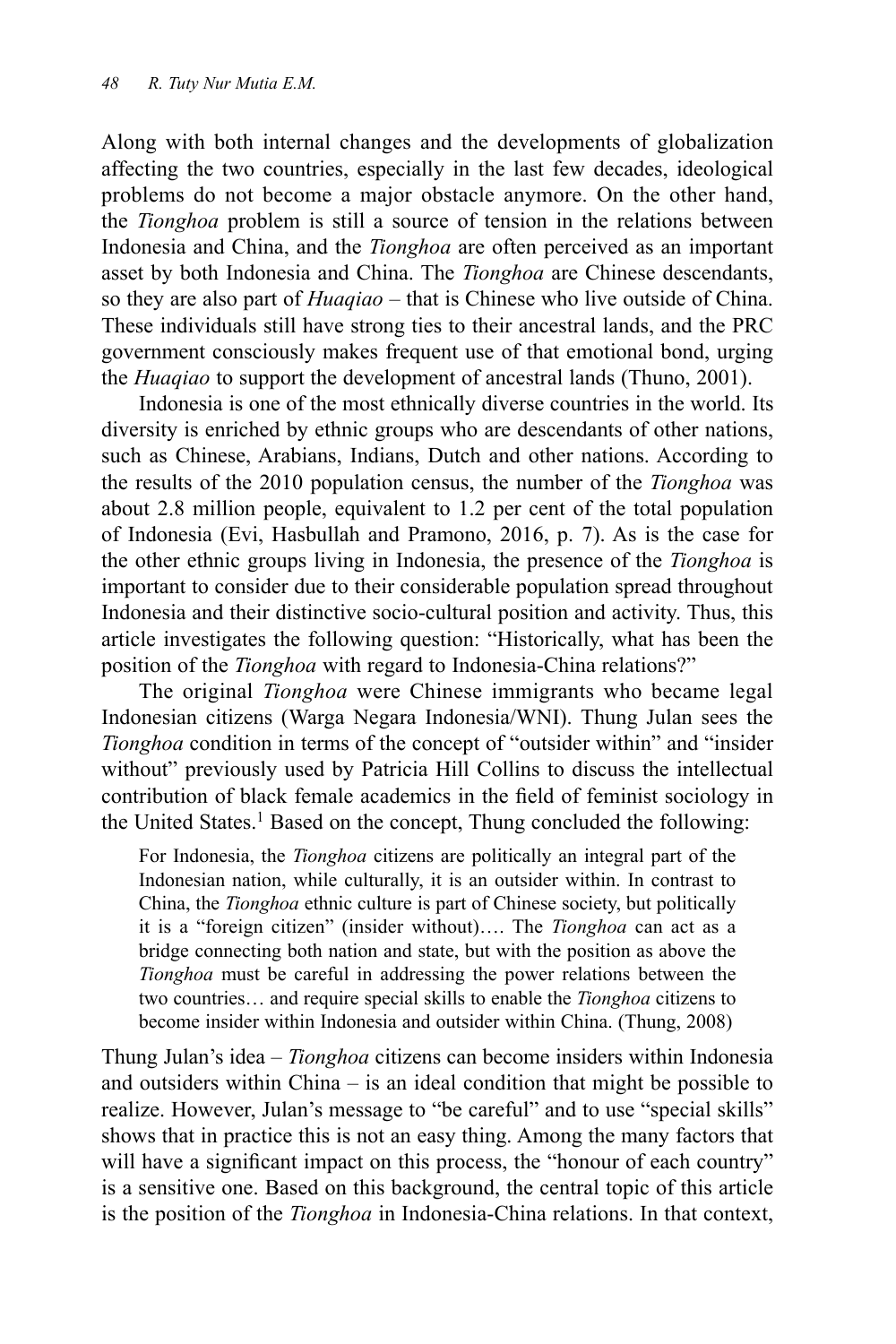it is interesting to consider to what extent the *Tionghoa* can act as a "bridge" that links both nations and countries, especially when "honour" is at stake.

This study employs a historical research method that included four stages: heuristic, verification/criticism, interpretation and historiography. The heuristic and verification stage was done through a literature study, a number of books on *Tionghoa* and Indonesia-China relations were used as the main reference for this article, including Hong Liu (2011), David Mozingo (2007), Charles A. Coppel (1994), and Leo Suryadinata (1984; 2017). Although these books are recognized as valid by the world's leading sinologists, their data are critically addressed in this paper by comparing data from various sources, including from secondary sources. The analysis in the interpretation phase is based on the concept of "*mianzi*" or "face" which is one of the important concepts in Chinese culture. Through this concept can be presented the reconstruction of several events related to the position of the *Tionghoa* in the history of Indonesia-China relations, as well as how the concept has influenced the attitude of each party. The historiography stage is performed using the rules of narrative history writing, which according to Lemon's (2003) narrative is an account of "what happened", does not deal with single happenings, and is different from a chronicle. History therefore revolves around narrative – that is, the apprehension of situations which change because of things that happen (pp. 298-301). In this article, the situation that will be apprehend is the position of the *Tionghoa* in the history of Indonesia-China relations.

#### **2. "Honour" in the Concept of** *Mianzi*

In Chinese, both *mianzi* (面子) and *lian* (脸) are nouns that mean "face", and both words have figurative meanings related to honour, reputation, trust and dignity. Although the figurative sense of "face" exists in many cultures, this concept has unique characteristics in China and is more pervasive and more nuanced than in other societies. This uniqueness is due to the fact that Chinese society values hierarchy, social roles and interpersonal relations to a high degree. Therefore, "face" plays a key role in Chinese social contexts more than in other cultures. Moreover, *mian* and *lian* have specific meanings with subtle differences, as explained by Hu (1944):

Verbally the two sets of criteria are distinguished by two words which on the physical level both mean "face". One of these, *mien-tze*, stands for the kind of prestige … reputation achieved through getting on in life, through success and ostentation. This is prestige that is accumulated by means of personal effort or clever manoeuvering. For this kind of recognition ego is dependent at all times on his external environment. The other kind of "face" … *lien* is the respect of the group for a man with a good moral reputation: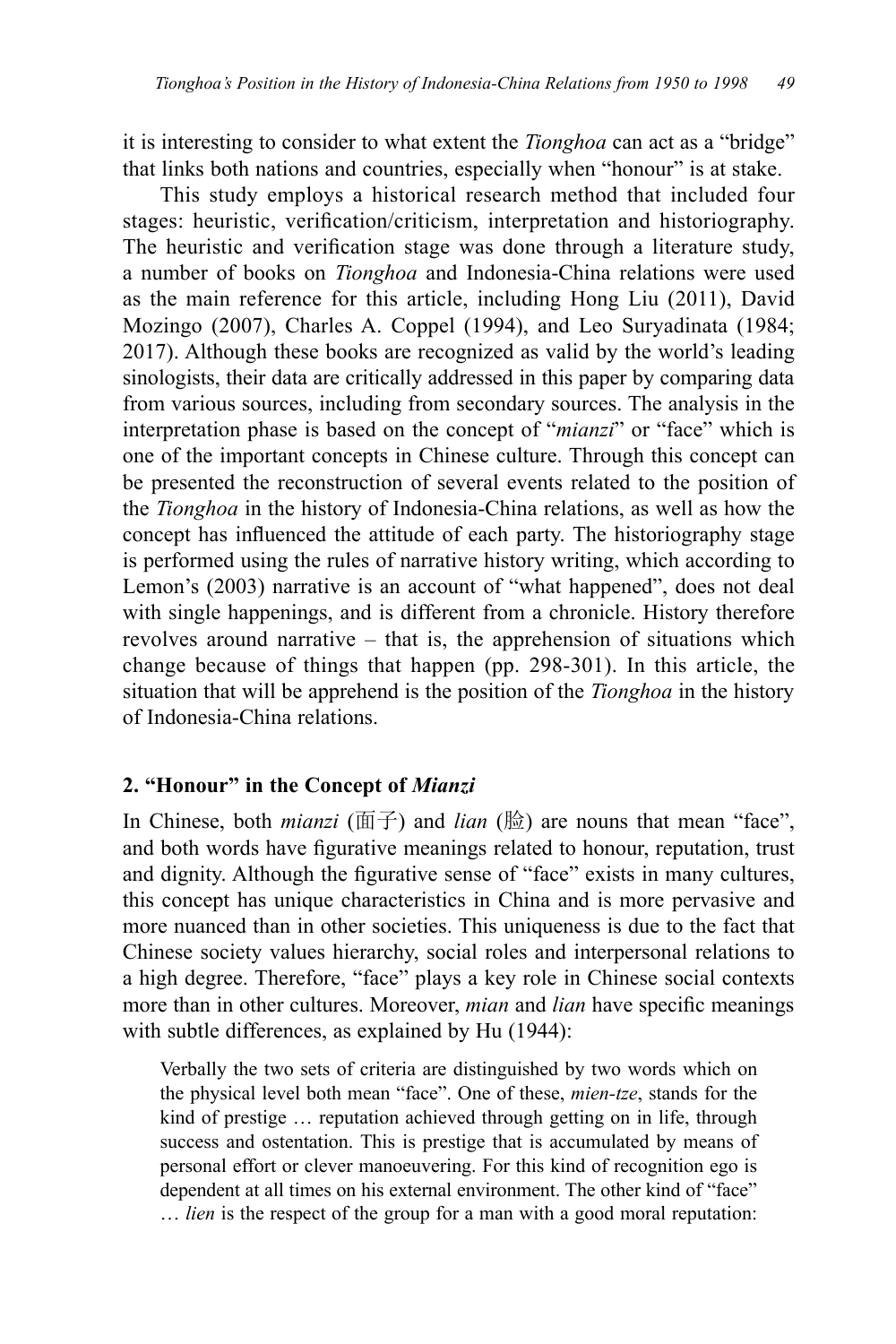the man who will fulfill his obligations regardless of the hardships involved, who under all circumstances shows himself a decent human being. (Hu, 1944, p. 45)

These definitions illustrate that *lian* conceives of "honour" as related to morality and behaviour, which causes a person worthy of respect. According to *mianzi*, on the other hand, honour is related to the social image or reputation obtained based on achievement in certain fields.

As a cultural concept, *mianzi* is closely related to social pride, honour, dignity, reproach, shame, disgrace, humility, trust, distrust, respect and reputation. In social interaction, honour is closely related to the behaviour of individuals that is associated with trust, so is the honour of a country. The country's honour is obtained or given by its people or other countries, based on their achievement and trust. Since most of the Chinese's activities are based on "trust", the fear of "losing face" is more of a psychological than physical burden. The widespread influence of *mianzi* in interactions among the Chinese is reflected in the many expressions that use the word *mianzi*. In this article, two such phrases are used as an analytical framework: *diu mian* (丢面) or "losing face" and *baoquan mianzi* (保全面子) or "saving face".

*Diu mian* is a phrase that describes the loss of reputation due to reprehensible actions, such as cheating, corruption, infidelity. The Chinese want to avoid *diu mian*. For example, Lucian W. Pye (1992) said that "through a combination of devotion to parents and the fear of losing face, children learn self-discipline, and the Chinese pay attention to this subject more than any other culture" (Jacques, 2011, p. 232). When interacting, one should not make other people or the atmosphere uncomfortable by doing anything that could cause others or partners to "lose face". This rule often results in an attitude that prioritizes the atmosphere as more important than honesty and truth (Ge and Toomey, 1998, p. 64). Moreover, interlocutors who do not understand Chinese culture well often make uncomplimentary statements or misunderstand the social context. In such situations, the function of the third party as mediator or liaison becomes important. *Baoquan mianzi* or "saving face" is a very closely related expression to *diu mian*. One must actively work to save face in order to avoid losing face. Such efforts of *baoquan mianzi*  can also be reflected in the phrase *gu mianzi* (顾面子), which literally means "keeping face", or paying attention to appearances and behaviours to enhance both dignity and prestige (Ning Yu, 2001).

# **3. The** *Tionghoa* **between Two Countries' "Honour"**

The *Tionghoa* are in fact an integral part of the history of the Indonesian nation. Their presence in Nusantara (i.e., the Indonesian archipelago) has been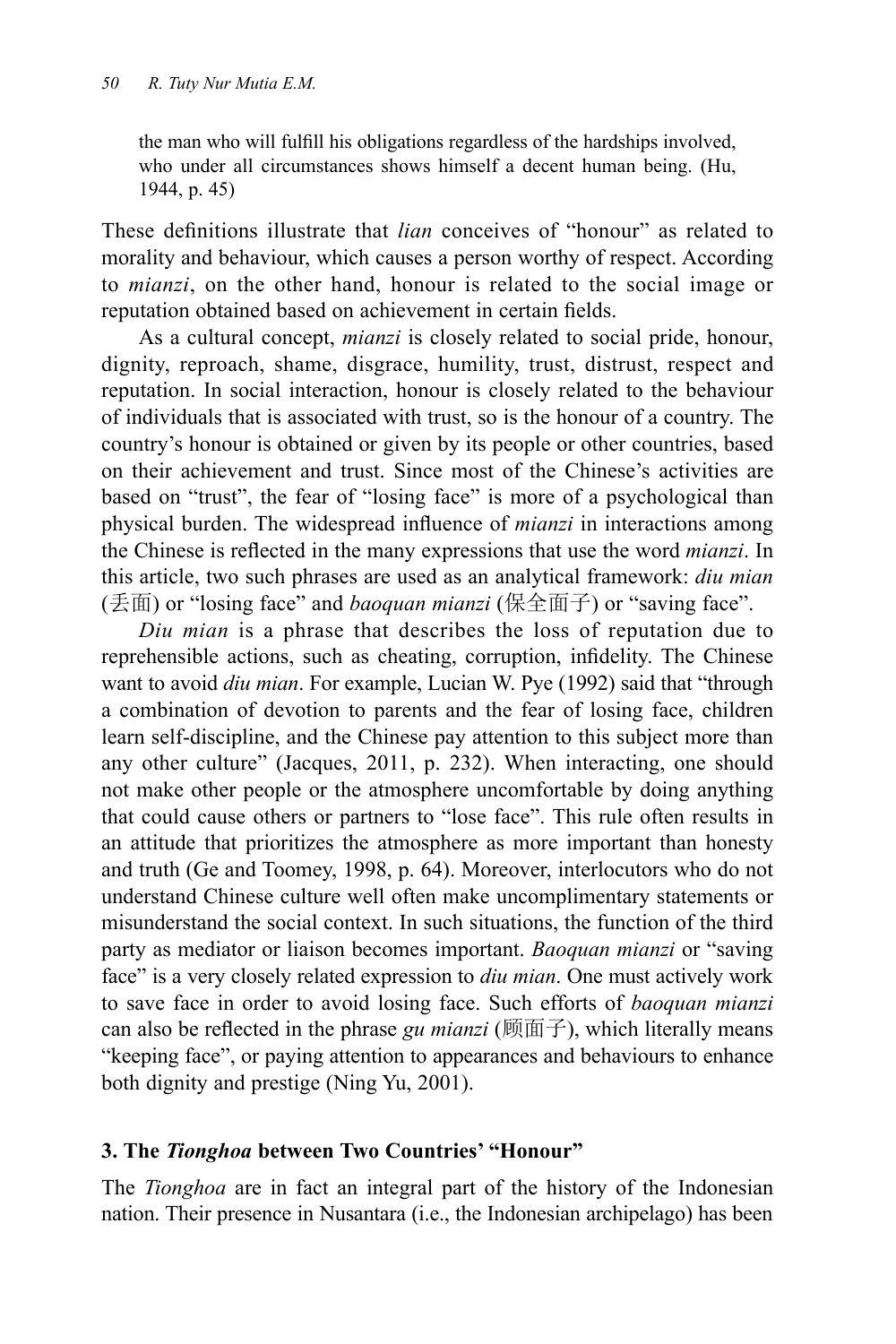recorded since the Han dynasty (Liang, 2012, p. 5). However, the *Tionghoa* position is often questioned due to their socio-cultural attachment to their ancestral land of China. Furthermore, since the era of dynasties, the Chinese government has implemented regulations to "bind" the *Huaqiao* – including the *Tionghoa* and to claim them as Chinese subjects.

While the *Tionghoa*'s socio-cultural attachment is understandable, suspicion in Indonesian society arises if it is coupled with a political attachment to China. That suspicion often turns into hatred, and in certain circumstances, it has even manifested itself in an anti-*Tionghoa* movement characterized by violence. Suryadinata (2017, pp. 54-55) revealed a number of factors that could trigger the emergence of conflict or anti-*Tionghoa* movement: the economic gap between the *Tionghoa* and indigenous Indonesians, the prejudice that the *Tionghoa* are unfaithful to Indonesia, and the existence of indigenous elites who use the issue of race or ethnic conflict to achieve their political objectives.

Moreover, the *Tionghoa* are expected to act as a "bridge" between Indonesia and China and to serve as a liaison and mediator in order to smooth their relations. Such mediators are especially needed when relations do not go well. In the early era of Indonesia-China relations and during the postnormalization period, several events related to the *Tionghoa* had a major influence on the relations between the two countries – namely, the Wang Renshu case, Presidential Decree Number 10 of 1959, the 30 September Movement events, the normalization of diplomatic relations, and the May 1998 riots. These five events are the focus of this research, particularly in terms of the extent to which the *Tionghoa* can act as a "bridge" that links both nations and countries, especially when 'honour' is at stake.

### *3.1. Wang Renshu Case*<sup>2</sup>

On 15 January 1950, Prime Minister Mohammad Hatta sent a cable communicating Indonesia's desire to establish diplomatic relations with the PRC. Although China did not formally reply to the wire until 13 April 1950, shortly thereafter (in May 1950) the PRC appointed Wang Renshu as the first Ambassador to Jakarta to be deployed in August 1950. Immediately after arriving in Jakarta, Wang urged the Indonesian government to allow the reopening of seven consulates of the Republic of China (RoC/Taiwan). The reason for this request was to enable the PRC government to serve the interests of the *Tionghoa*, who were also citizens of China in accordance with articles 37 and 58 of the Common Program,<sup>3</sup> which is the PRC's basic constitutional document and which essentially stipulates that all *Huaqiao* are PRC citizens. It declared that "the PRC government shall provide protection to their personal safety and assets" (Mozingo, 2007, pp. 90-91).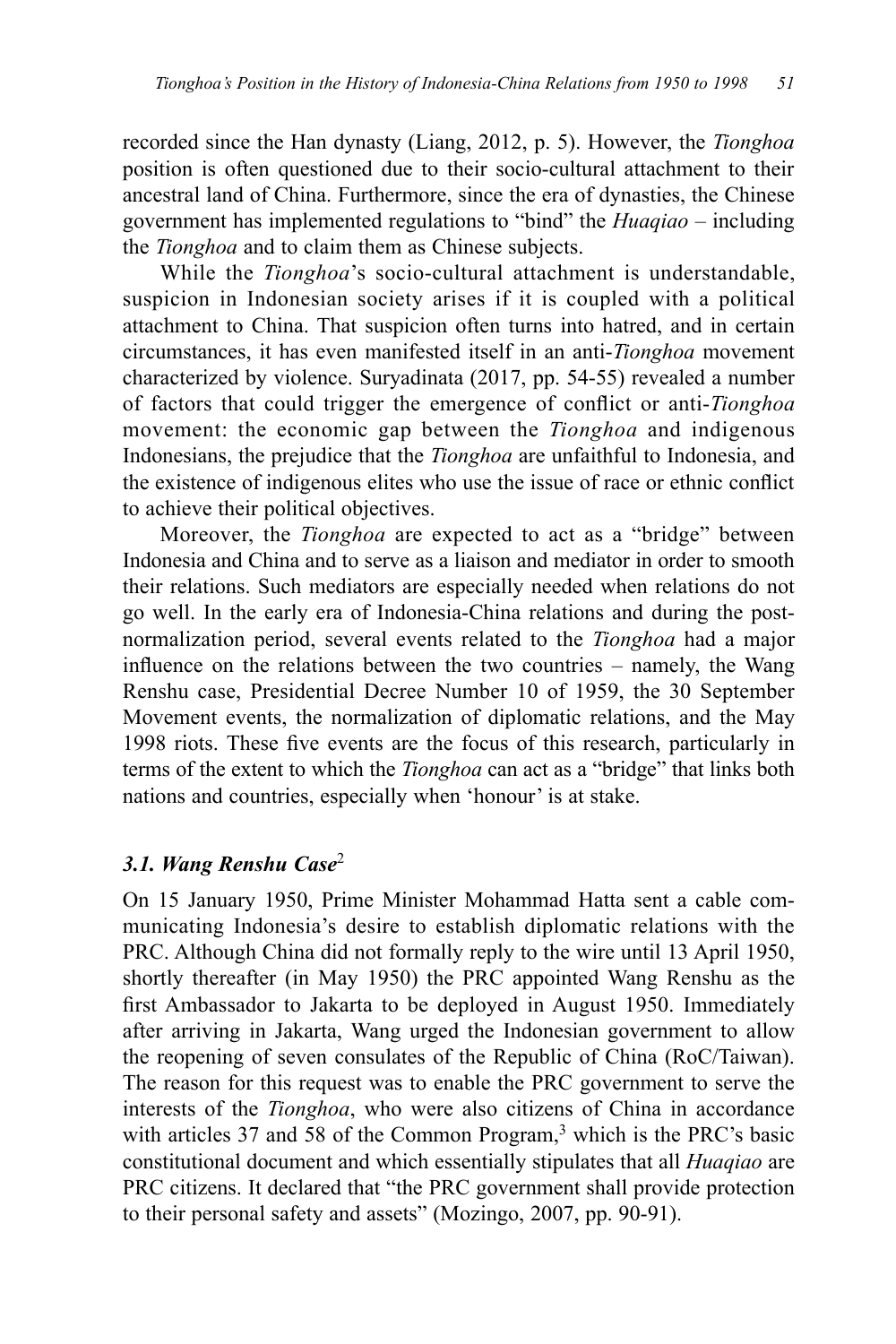However, the Indonesian government did not accept the request for three reasons: First, the PRC can not automatically take over the assets left by the RoC. Second, the immediate opening of seven consulates in the very early stages of Indonesian-Chinese relations appeared irrational to the Indonesian government. Third, according to the provisions of the Round Table Conference, Chinese descendants born in Indonesia within two years of 27 December 1949 were considered Indonesian citizens, unless he/she personally chooses or has become another citizen (Suryadinata, 1984, p. 117). Especially with regards to the third reason, Indonesia considered the issue of *Tionghoa* citizenship to be relevant only after December 1951. Wang insisted that the consulates were needed to facilitate those who wanted to take care of their *Tionghoa* citizenship (Mozingo, 2007, p. 93). The negotiations were difficult until in March 1951 Indonesia allowed China to open its consulate in four major cities representing the major islands of Indonesia.

However, Wang's move to attract the *Tionghoa* did not stop there. The shift of orientation of the Bank of China from Taiwan to China/PRC was Wang's other success. This move disturbed the Indonesian government, and as a form of protest, on 22 July 1951, Indonesia rejected the arrival of 16 of the 20 PRC embassy staff members who would have been stationed in Indonesia (Mozingo, 2007, p. 98). Furthermore, Indonesia labelled Wang Renshu as *persona non grata* due to his provocation against the United States of America (USA) (Hong, 2011, p. 176).

The Wang Renshu case demonstrated that the PRC government initially tried to "make use of" the *Tionghoa* for its own advantage. However, Indonesia's strong stance showed China that it would be detrimental to PRC if relations with Indonesia deteriorated. Furthermore, it should be remembered that China's international position in the 1950s remained unstable – even isolated – because of the USA's containment policy. In that respect, good relations with Indonesia were crucial for the PRC not only because of the *Tionghoa* but also because of Indonesia's strategic position in relation to the USA. Moreover, if Indonesia took a more decisive action, such as severing relations with China, China would lose face (*diu mian*). The loss of Indonesian trust would make China lose prestige in the eyes of Southeast Asian nations, and make it more difficult to overcome USA containment policies. It would also make China lose the trust and support of the *Tionghoa* and perhaps even the trust and support of the *Huaqiao* in other regions of the world.

Thus, based on its desire to avoid the occurrence of *diu mian*, at the end of 1951, China recalled Ambassador Wang Renshu and replaced him with Huang Zhen. China's decision can be seen as a saving face or *baoquan mianzi*, which not only saved its relations with Indonesia but was also a first step towards better relations. On the other hand, this decision clearly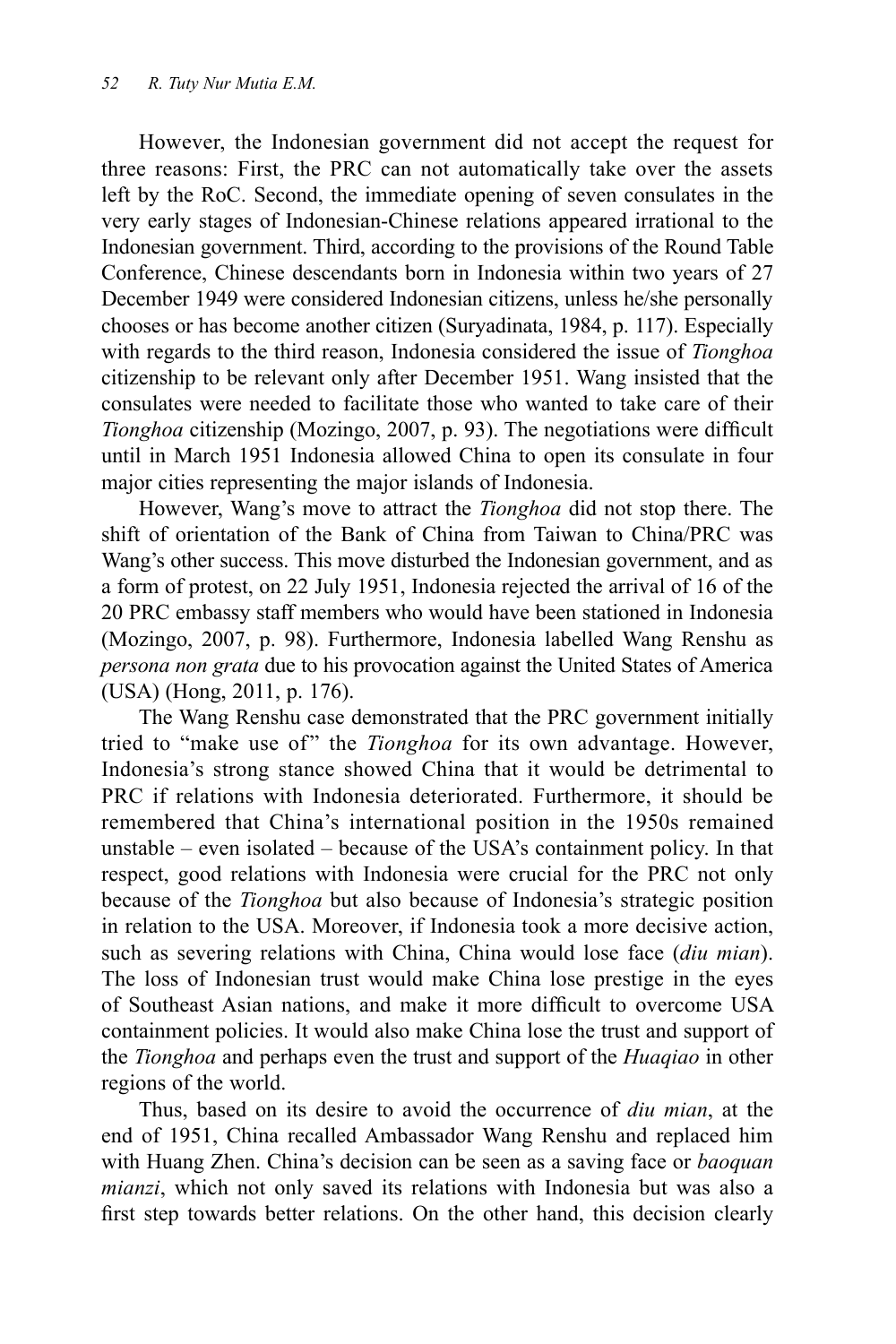demonstrates that despite paying significant attention to the *Tionghoa*, when the honour of China was threatened, the PRC government could easily have left the *Tionghoa* behind.

#### *3.2. Presidential Decree Number 10 of 1959*

The position of the *Tionghoa* in the relations between the two countries had the potential to improve when it coincided with the Asian-African Conference of 1955, where Indonesia and China signed an agreement on dual citizenship. However, the agreement did not become effective yet. Moreover, Presidential Decree Number 10 of 1959 (PP 10 of 1959/*Peraturan Pemerintah nomor 10 tahun 1959*) banned retail trade in rural areas by foreigners (i.e., the *Tionghoa*) and obliged them to transfer their businesses to Indonesian citizens before 1st January 1960 (Suryadinata, 1984, pp. 140-141). In practice, only the *Tionghoa* were targeted by the regulation, resulting in acts of violence and riots that caused loss of material and casualties. The incident caused tension in Indoesia-China relations because China considered Indonesia to have violated the dual citizenship agreement (Coppel, 1994, p. 84). In fact, under the pretext of protecting the *Tionghoa*, China sent ships to Indonesia to bring (return) the *Tionghoa* to China, and more than 100,000 people gathered to leave Indonesia for China (Suryadinata, 1984, p. 142). Thus, according to Hong (2011, p. 177), Beijing intervened on behalf of its citizens by protesting against the regulations and repatriating 119,000 *Tionghoa* back to China. A research report conducted by the Indonesian Foreign Department and Universitas Sumatera Utara in 1989 revealed that China prepared Hainan island, a power plant, and a budget to accommodate the *Tionghoa* and provide them with employment (R. Tuty, 2015, p. 294).

China was clearly seen using its potential to engage in *gu mianzi* or *zengjia mianzi* or adding face, which was expected to increase its prestige in the presence of the Indonesian government and the *Tionghoa*. Responding to China's attitude, Soekarno's government did not budge, even asserting that Indonesia would not compromise in terms of repatriation. For the Tionghoa who wanted to leave Indonesia, the Indonesian government even "forced" them to get out, and they were only allowed to take items they could carry: "Jakarta denied them compensation for their confiscated property and prevented them from leaving the country with their capital and personal belongings" (Mozingo, 2007, p. 174). The *Tionghoa* who came out of Indonesia generally had no capital, and most of them were elderly and thus less productive. This fact, of course, disappointed China, and the event has often been interpreted as the "expulsion" of the *Tionghoa* from Indonesia.

President Soekarno's attitude was a hard blow for China because Soekarno's main supporter was the Indonesian Communist Party (PKI),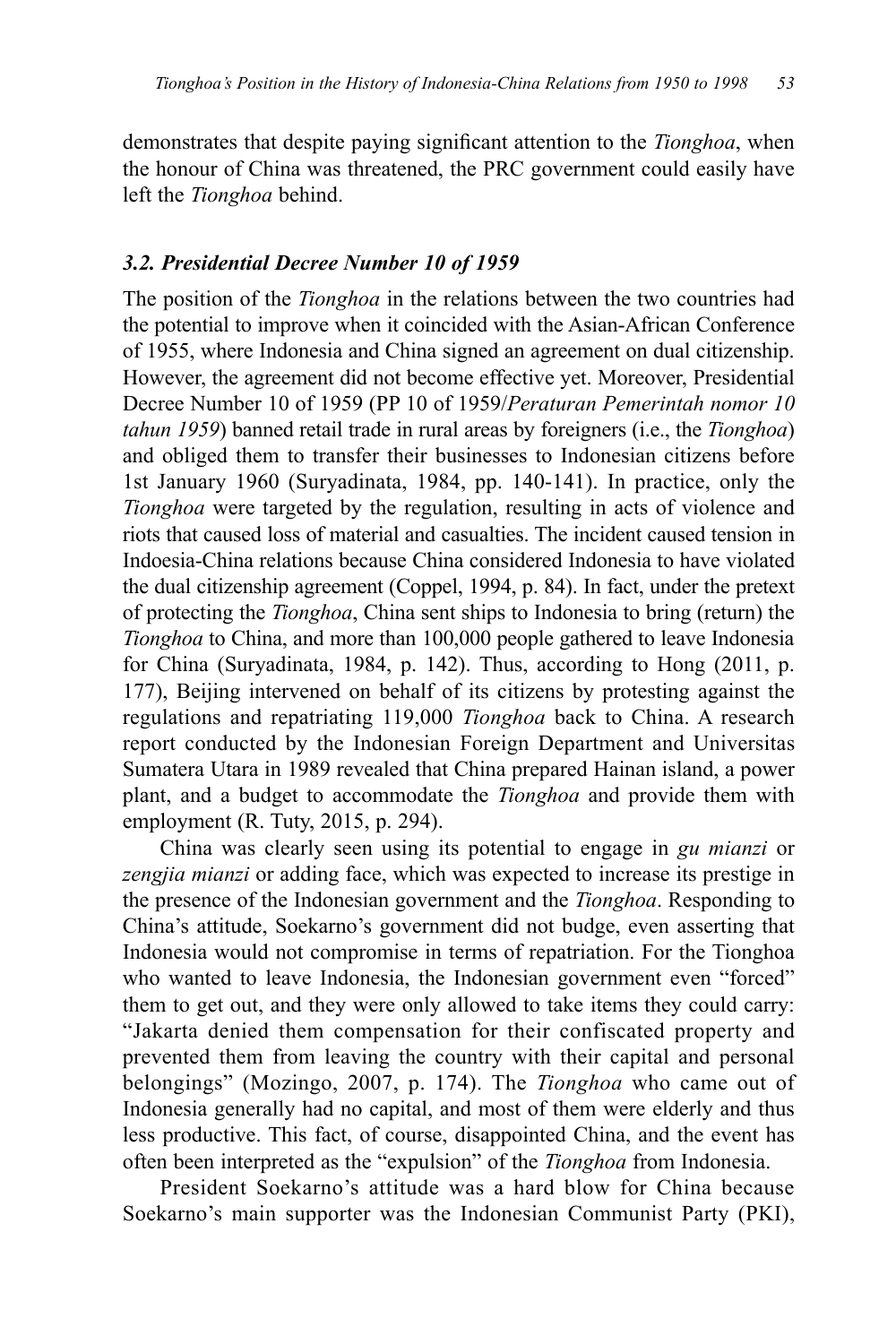which was ideologically the same as the Chinese Communist Party (CCP). If the PRC continued to put pressure, it could have backfired. In addition, after learning of the US's role in the 1958 rebellion of *Pemerintah Revolusioner Republik Indonesia* (PRRI / Revolutionary Government of the Republic of Indonesia), China also saw that Soekarno had begun to direct his diplomacy to the Soviet Union (USSR). Nevertheless, since about 1956, tension between the PRC and the USSR had continued to increase. China and the USSR were even competing to develop their sphere of influence, especially in Southeast Asia. In this regard, Indonesia has an important position in Southeast Asia, if Indonesia fell into the USSR's sphere of influence, China would lose face or *diu mian*. Based on that consideration, China immediately stopped the *Tionghoa* repatriation and even encouraged them to comply with all regulations in Indonesia. Chen Yi, Foreign Minister of China at that time stated, "We are willing to maintain friendship with Indonesia, the overseas Chinese problem is just a minor issue and we hope it will not become bigger…" (Hong, 2011, p. 180). This event also showed that China would not lose face or honour just because of the *Tionghoa* problem.

## *3.3. The Thirtieth of September Movement*

After the case of PP 10 of 1959 was completed, Indonesia-China relations entered a honeymoon era marked by the creation of the Jakarta-Peking axis. But this era lasted only about five years due to the 30 September Movement (G 30 S/*Gerakan 30 September*) in 1965, which led to the death of six army generals. General Soeharto emerged as the leader of Indonesia's New Order, who believed that the G 30 S was driven by the PKI and supported by the PRC. The accusation prompted the PRC to protest loudly, and it even refused to fly the flag at half-mast as a sign of sympathy for the deaths of the six generals. China's uncooperative attitude incited public anger, resulting in an attack on the PRC embassy in Jakarta and subsequently expanding into an anti-*Tionghoa* movement. The *Tionghoa* were the target of anger because they were believed to have supplied funds to the PKI (Suryadinata, 1984, p. 191). On 18 May 1966, Beijing announced that it would send a ship to "fetch" the *Tionghoa* who wanted to leave Indonesia, but only about 10,000 people left (Mozingo, 2007, p. 250). The lack of response from the *Tionghoa* seemed to be related to the conditions in China, where the Cultural Revolution was occurring. On the other hand, it appeared that both governments did not want a mass exodus. China was worried that accepting large numbers of migrants would cause difficulties, while Indonesia feared that an exodus could disrupt stability, especially economically (Coppel, 1994, p. 180).

Although the G 30 S was in fact a political and ideological conflict, the death toll of the *Tionghoa* nevertheless reached about 2,000 (Suryadinata,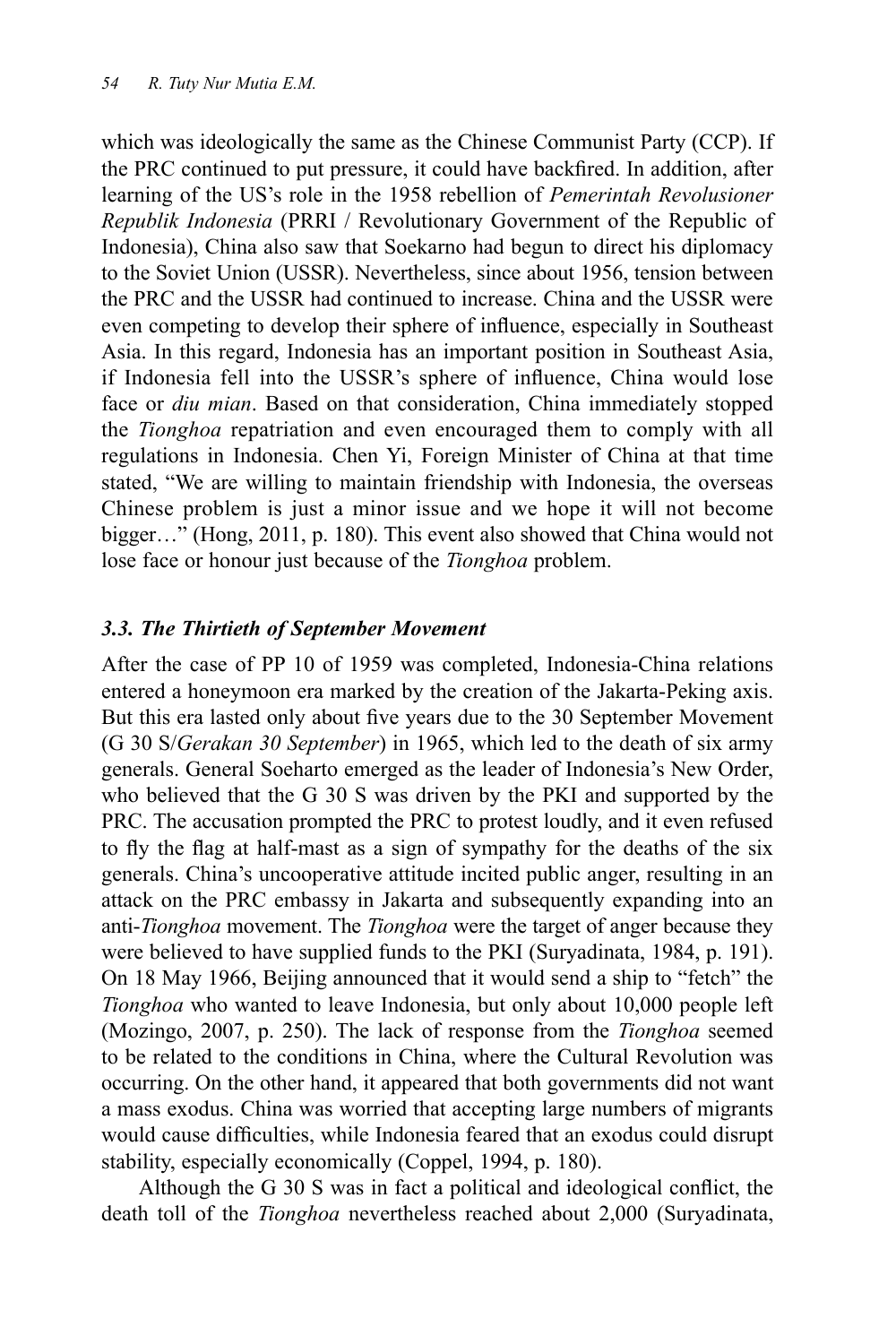2017, p. 56). Moreover, it froze diplomatic relations between Indonesia and China in 1967. At first, China showed superiority, but after seeing that the New Order government did not budge through all its pressure, the PRC realized that its position was on the verge of *diu mian*. The PRC had already reacted negatively to Indonesia's new ruler by not raising a flag at half-mast, by denouncing even strongly protesting mass demonstrations directed against him, and by avenging any attack on PRC representatives in Indonesia by doing the same to Indonesian representatives in Beijing. Moreover, Indonesia made its hostile stance against China clear by its closure and withdrawal of all staff from the Indonesian embassy in Beijing. The Indonesian attitude had caused China to "lose face", thus demonstrating Indonesia's prestige. A week later, China closed and withdrew all its embassy staff from Jakarta and branded the new Indonesian government as fascists. The *Tionghoa* also lost support from China and continued their life in the New Order era as part of the Indonesian nation.

#### *3.4. Normalization of Indonesia-China Diplomatic Relations*

The New Order government under President Soeharto came to power for 32 years, for 23 years of which Indonesia had no official relations with China. A number of policies that discriminated against the *Tionghoa* were enacted, including the closing of 698 Chinese schools (Coppel, 1994, p. 135). The *Tionghoa* were directed to totally assimilate with local communities and cultures, including changing their personal names (Coppel, 1994, p. 165). Bureaucracy and politics became barely accessible to the *Tionghoa*, while the economy and trade remained open to them. On the other hand, the government also established "economy as commander" in its development program. This program made the important role of the *Tionghoa* in the New Order economy undeniable because they had the most access to foreign capital, which Indonesia desperately needed at that time. In this respect, the *Tionghoa* contributed to building Indonesia's "honour". However, these developments also encouraged the spread of "*cukongisme*" (Wibowo, 1999, p. 59). The basic word of *cukongisme* is *cukong*, which is a term in the Hokkien dialect that means "boss". *Cukongisme* in this article refers to the practice of collusion, corruption and nepotism that occurs in the New Order era. In that process, some elite of the *Tionghoa* became the boss or *cukong*. The proximity of a number of *Tionghoa* conglomerates with Indonesian officials became a new trigger for anti-*Tionghoa* sentiments in society.

The process of restoring Indonesia-China relations was long and complicated. Individuals and community groups from both countries made attempts at reconciliation beginning in the late 1970s. The approach showed concrete results in 1985 – namely, the achievement of an agreement between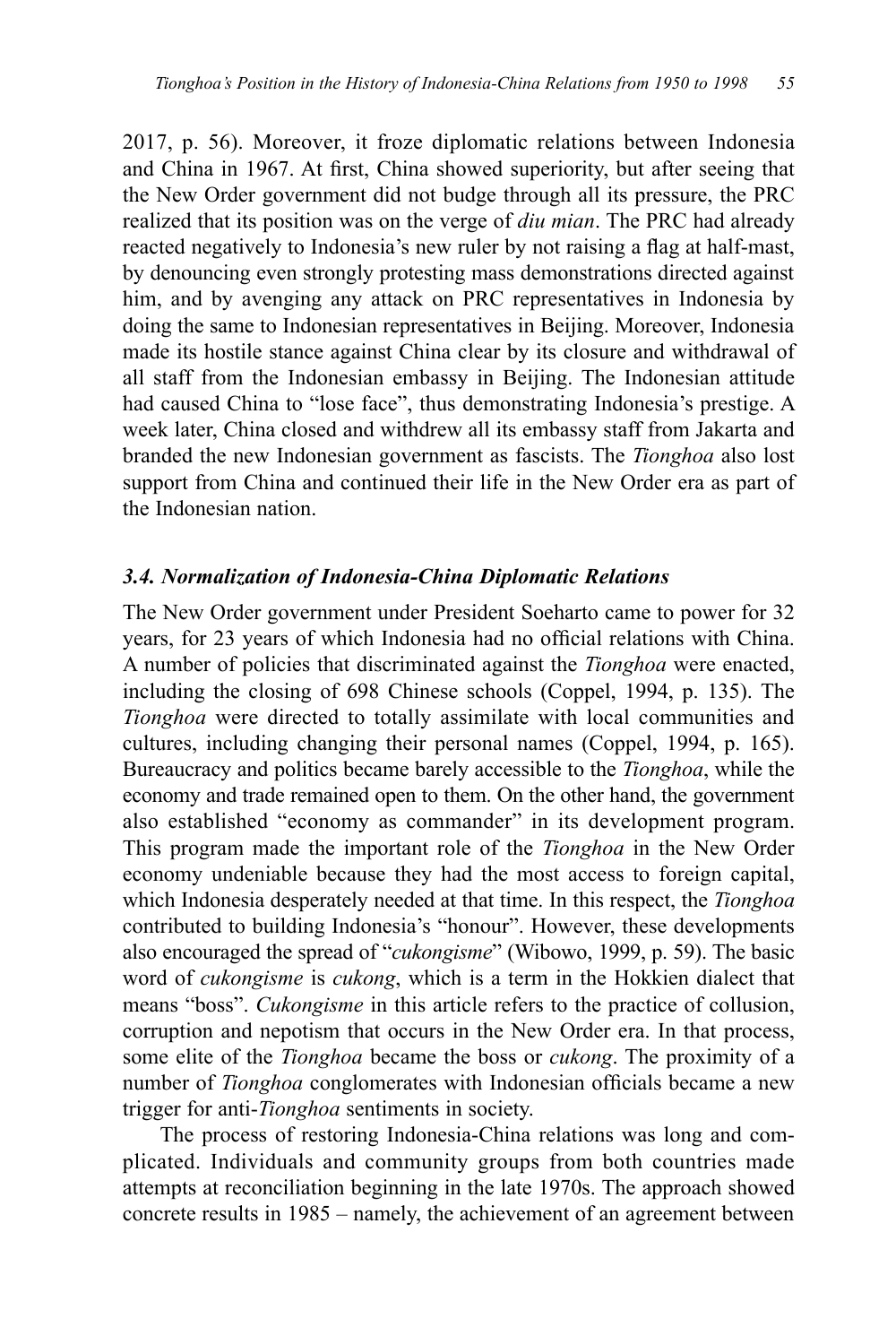the Indonesian chamber of commerce (*Kamar Dagang Indonesia*/KADIN) and the China Council for the Promotion of International Trade (CCPIT) to conduct direct trade. Nevertheless, the full restoration of diplomatic relations was only achieved on 8 August 1990.

In the process of normalizing diplomatic relations, the role of the *Tionghoa* was clear. It was related to the success they achieved, which not only enabled them to become national businessmen but also to play a role in the global economy. The conglomeration they built made it impossible for China to ignore them. It therefore made sense that they were accepted to play a role in restoring the relations, and one of the key figures in this process was Tong Djoe (R. Tuty, 2015, p. 172). The presence and important role of Tong Djoe in the process of restoring relations between the two countries reinforces Ge Gao and Toomey's (1998, p. 64) opinion regarding the concept of *mianzi* – that "the role of mediator or liaison in negotiating with China is very important". On the other hand, it is an example of the *Tionghoa* playing their role as a "bridge" or a mediator in restoring relations between China and Indonesia.

## *3.5. May 1998 Riots*

Normalization of diplomatic relations did not automatically lead to a rapid improvement of Indonesia-China relations. Instead, Indonesia tended to refrain from such improvements, especially in developing political and security relations with China. Multilateral relations were more of an option than bilateral ones, such as through ASEAN or ASEAN Regional Forum. Relations in the economic sector were still limited to the field of trade and investment (Rizal, 2009, p. 143). Indonesia's reluctance to engage in diplomacy cannot be separated from the existence of community groups, including the military, which did not fully support the restoration of diplomatic relations with PRC. In fact, suspicion and sensitivity still colours Indonesia's attitude in dealing with China, especially with regard to the *Tionghoa*.

The position of the *Tionghoa* was relatively more relaxed after diplomatic relations with China were restored. A number of restrictions on allowing *Tionghoa* culture to be publicly expressed began to be relaxed. For example, in 1992 restrictions on importing and circulating printed materials using Han characters were abrogated, schools and courses in the Chinese language were allowed to operate, and since 1993 the *Tionghoa* can openly celebrate Chinese New Year (*Imlek*). The euphoria of the *Tionghoa* cultural performances also spread throughout the country, and the show "*barongsai*" or "lion dance" became one of the most prominent kinds of performance. On the other hand, in line with the increasingly questionable power of the Soeharto regime, economic inequality became a national issue that has the potential to cause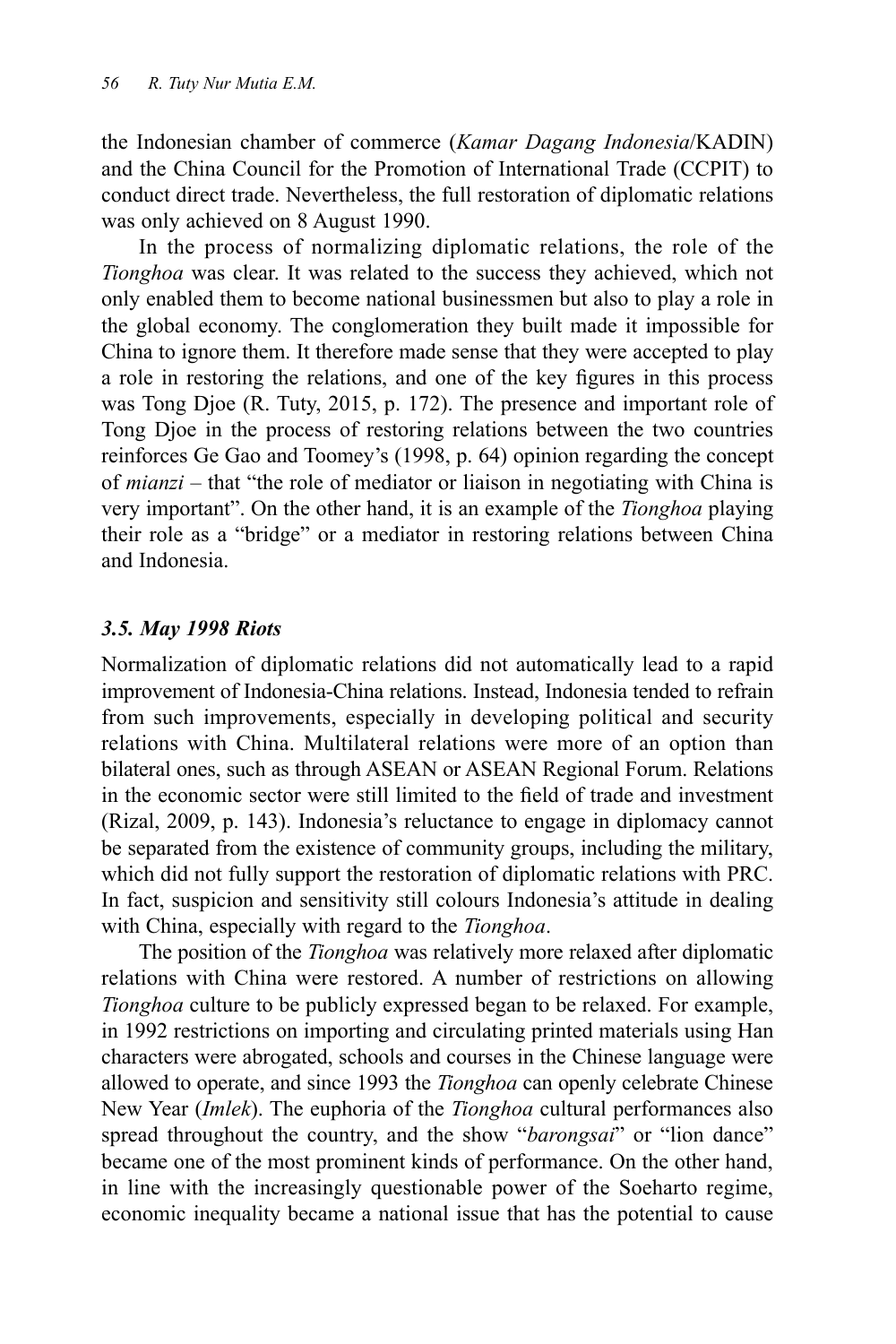social conflict. With regard to these situation, the *Tionghoa* were the most vulnerable. News showing the wide gap between the *Tionghoa* and natives continued to increase. For example, the *Tionghoa* only composed 3 per cent of the population, but they controlled 70 per cent of the Indonesian economy. Moreover, of the 15 largest corporations, 11 belonged to the *Tionghoa* (Minorities at Risk Project, 2010). The Soeharto government sought to dampen the issue of the gap – for example, by calling for conglomerates to share their shares with cooperatives, to help small companies to exist, and so on.

The efforts of the Soeharto regime did not fully succeed. In April 1994, a labour demonstration in Medan (North Sumatera) developed into anti-*Tionghoa* riots. As a result, a *Tionghoa* businessman was killed, and a number of *Tionghoa*-owned assets were damaged. The PRC reacted strongly to the incident and asked Indonesia to immediately stop the riots. Foreign Minister Ali Alatas responded strongly to China's reaction and said that it was an internal affair of Indonesia and that China did not need to intervene in it (Rizal, 2009, p. 142). The PRC dampened the tension, even when President Jiang Zemin visited Jakarta in November 1994. Jiang also confirmed that "China will never take benefits of the Chinese descendants who live in Indonesia for their economic or political interests". Jiang also added that the PRC government appreciates Indonesia's efforts in simplifying the *Tionghoa* citizenship procedure that exists in Indonesia (Wang Yong, 1994).

Furthermore, China became more cautious when addressing various events involving the *Tionghoa* in Indonesia. From 1995-1998, a number of ethnic-based and religious-based conflicts occurred in various parts of Indonesia in which the *Tionghoa* were affected and even sometimes directly targeted, occurring in Banjarmasin (July 1995), Purwakarta (November 1995), and Pekalongan (November 1995). In subsequent years, conflicts also occurred in Situbondo (1996), Tasikmalaya (1996) and Sulawesi (1997) (Minorities at Risk Project, 2010). With regard to these events, the PRC did not show a strong reaction. This lack of intervention is understandable because the main causes of these conflicts were generally related to popular discontent with the Soeharto regime. China recognized that it needed to be careful because the anti-*Tionghoa* sentiment at that time was primarily related to the "game of politics" in Indonesia before the general election.

President Soeharto was re-elected as the President in March 1998. A monetary crisis that swept the world since 1997 caused Indonesia's economy to worsen: inflation was out of control, unemployment increased dramatically, and the country was unstable. Anti-government mass demonstrations occurred repeatedly in various regions in which anti-*Tionghoa* slogans were central. The peak occurred in May 1998. On 13-15 May, a major riot occurred primarily targeting the *Tionghoa* (Pattirajawane, 2001, p. 213). The violence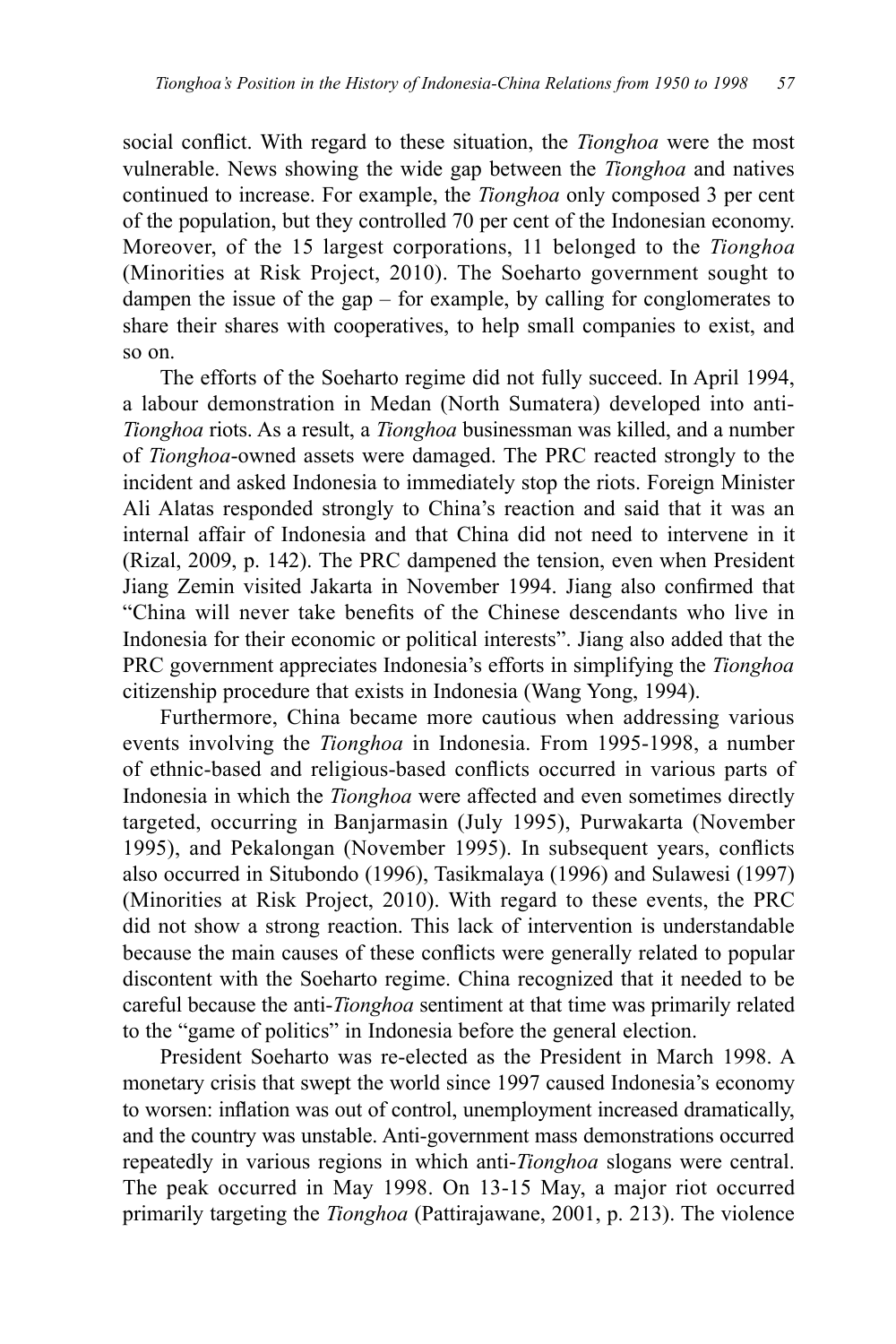that occurred during May 1998 was not just destruction, looting and burning of assets but also rape. Death tolls were more than a thousand people. The incident caused President Soeharto to surrender his position to Vice President B.J. Habibie.

The condemnation of the perpetrators of violence came from inside and outside of Indonesia. Statements or demonstrations demanding that the government should take responsibility were issued from groups of Chinese descent in various countries, such as in Malaysia, Singapore, Philippines, Hong Kong, Taiwan, Australia, and New York. However, it is interesting to note that in China such a movement was not seen, with mass demonstrations at the Indonesian embassy in Beijing only occurring on 17 August 1998. Hughes (2000), who examined nationalism in Chinese cyberspace, found that in the context of the May 1998 event, the Internet provided information about what was happening in Indonesia, and it was a channel for publicizing information about the mass reaction, including the attitude of the authorities to the movement. More importantly, the Internet became a medium for expressing opinions after the Beijing authorities refused permission for mass demonstrations.

The official reaction from Beijing came slowly. Suryadinata (2017, pp. 60-64) found that the earliest reaction came from the PRC Ambassador in Jakarta on 6 July, declaring "regret for the occurrence of the event and he has submitted it to B.J. Habibie in his two meetings". The comment, however, was the answer to a journalist's question, not an intentional statement. The first official statement came from the Spokesman of the Foreign Ministry of China on 27 July 1998, followed by the emergence of critical comments in the daily *Renmin Rebao* on 3 August, which demanded that the perpetrators be sentenced. President Jiang Zemin himself, only in November 1998, expressed his regret for the incident to President B.J. Habibie in a meeting of APEC leaders in Malaysia.

The slow response from the PRC can be an indication of caution. Apparently, China did not want to repeat a "mistake" that would make it lose face. Furthermore, China was a rising geopolitical power at that time, and its rapid economic growth and its role in the region since the mid-1990s had increased the trust of ASEAN countries. According to Nabbs-Keller (2011, p. 27), "the political chaos provides an opportunity for a new era in the relations of Indonesia-China, where Beijing has positioned itself brilliantly". Meanwhile, Shee Poon Kim as quoted by Suryadinata (2017, p. 63) believed Beijing's attitude of restraint with regard to the Indonesian riots was related to their proximity with the events in Tiananmen on 4 June 1989. China feared that excessive reaction would have triggered a nationalist movement, which could have encouraged the emergence of the "anti-establishment/government movement". On the other hand, Suryadinata (2017, p. 65) believed that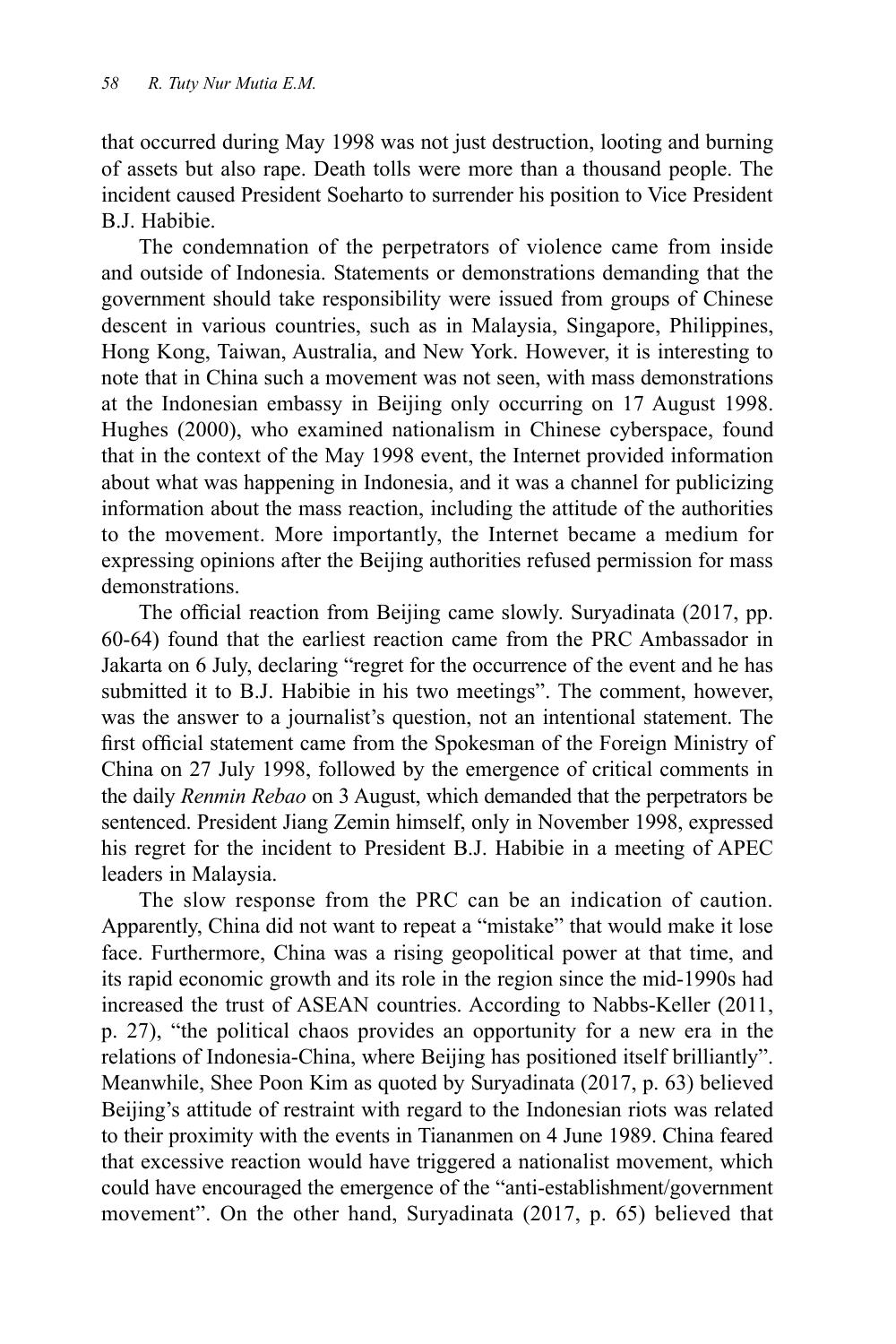"Beijing's hands-off" policy was intended to prioritize its current national interests, such as being more accepted by ASEAN and Indonesia, especially considering its position, which still faced diplomatic isolation after Tiananmen in 1989. From these reasons, it is clear that while defending the *Tionghoa* is important, China considers its national interests as the primary factor affecting its 'honour'.

#### **4. Conclusion**

This analysis of the five historical events in Indonesia-China relations from 1950-1998 shows the position of the *Tionghoa*, especially from the Chinese point of view. In the early era, the *Tionghoa* were important for China. Therefore, Beijing's efforts to protect the *Tionghoa* were often direct and emotional. However, such an attitude caused China to risk its "honour", and thus it took a step "to save face" or *baoquan mianzi*. Conversely, in the postnormalization era, the PRC refrained from addressing issues pertaining to the *Tionghoa*, especially after the events of 1994. China's refusal to address the events in May 1998 raised many questions. Nevertheless, China has provided assistance to help the Indonesian economy recover.

The position of the *Tionghoa* in China's view is inseparable from the consideration of various national interests that were a priority of China. In the early era, China was in desperate need of financial support to build its country. Regarding the USA containment policy and China's hostile relation with the USSR, China could not obtain support from either bilateral or multilateral cooperation. Its communist ideology also became one of the obstacles, causing many countries to be reluctant to get closer to China. As a result, China identified the most likely support as coming from the *Huaqiao* around the world. The sentiments and Chinese solidarity based on the doctrine of "devotion to the ancestors" became a powerful weapon to bind them. In return, the PRC should have protected the *Huaqiao* – including the *Tionghoa* when they were in trouble. However, in the post-normalization era of relations, especially in the mid-1990s, China was in a leading position: the economy was on the rise, and China needed a safe and friendly environment that allowed it to continue building its strength and positive image in the world. In this regard, good relations with Southeast Asia, and especially Indonesia, were crucial. On the other hand, the 1980 PRC nationality law affirmed that China did not recognize dual citizenship; thus, there was no obligation for the PRC to protect Chinese descendants who had become citizens of other countries. China certainly did not want to risk its honour to defend other citizens.

In Indonesia, the emphasis on the role of the *Tionghoa* has historically been in the economic field. Thus their existence was viewed more as an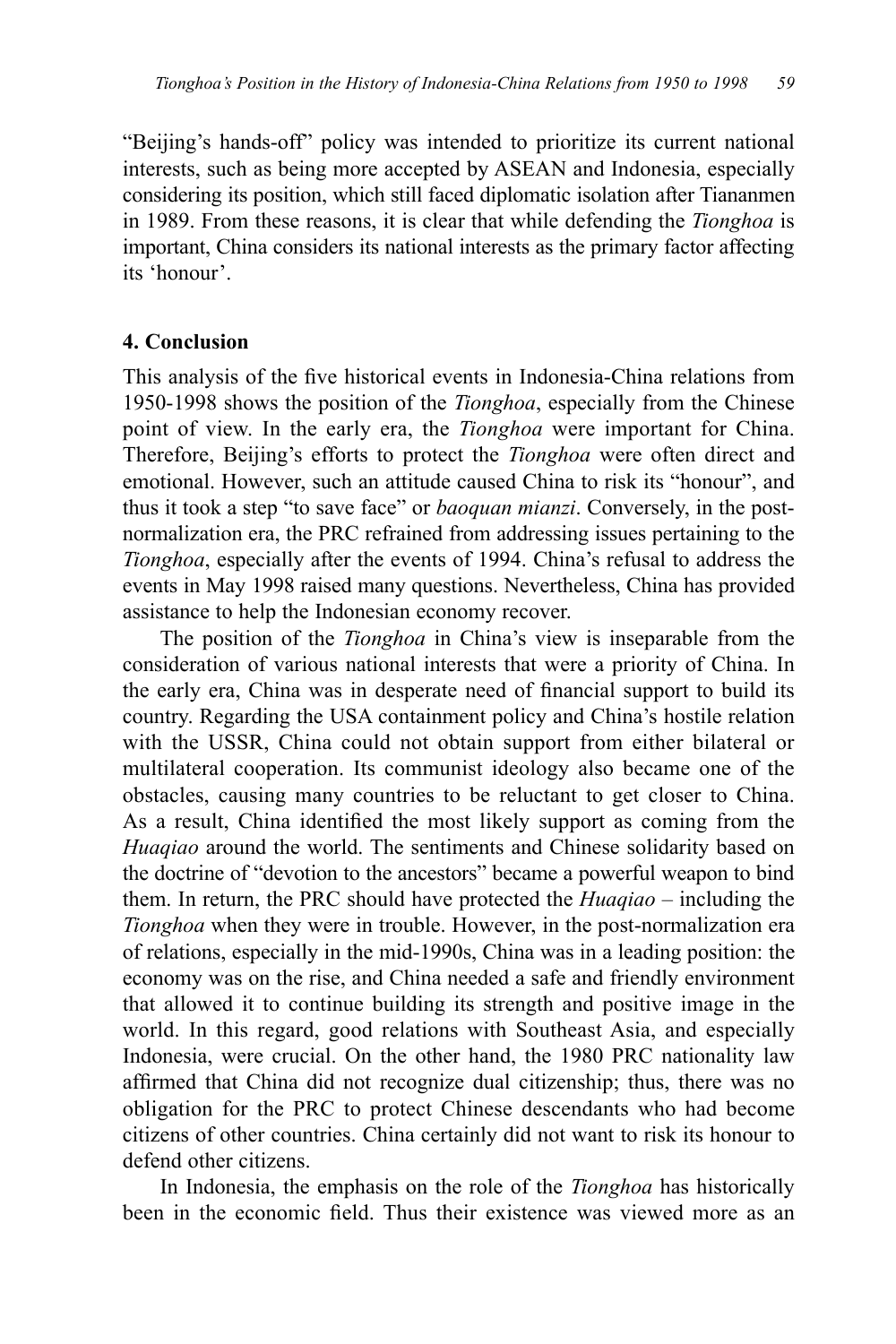"economic asset", especially by the ruling elite of Indonesia. The position as "economic asset" led to the Tionghoa existence and autonomy as part of the Indonesian nation could not be prominent. These condition is partly formed naturally, but the existence of "intentions" is also clearly visible, especially in the New Order era which has issued a number of specific rules regarding the *Tionghoa*. These policies were later identified as discriminatory, and therefore many were abolished in the era of the Reformation. Coupled with the presence of prejudice, stigma and the existence of political elites who used racial and ethnic issues to create state instability as expressed by Suryadinata, the *Tionghoa* often became victims. The position as the "victims" of course would not give the opportunity to become state honour upholders.

Along with current reforms that promote democratization in various fields, the position as the "victims" is now beginning to change. Not only is there no more prohibition to show "contempt" regarding various things, but the *Tionghoa* can now take part in various fields. According to Setiadi (2016, p. 823), in the new era of cooperation and in China's efforts to put forward its soft power approach in Southeast Asia, the *Tionghoa* individually and through their organizations play an important role as mediators of culture and trade. These developments provided hope for the *Tionghoa* and for other ethnic groups in Indonesia, as well as for both China and Indonesia. The *Tionghoa* can be honoured as bridges that enhance the relations and honour of the two nations, not merely as self-oriented brokers. Nonetheless, that is not an ideal long-term position because it remains overshadowed by the possibility of being "cast aside", and in certain circumstances it can cultivate "suspicion" toward those who lead to conflict. The right solution for this will take time, goodwill, and sincerity from all parties.

## **Disclosure Statement**

No potential conflict of interest was reported by the author.

## **Notes**

- Tuty Nur Mutia E.M. is a Senior Lecturer of the Chinese Study Program, Faculty of Humanities, Universitas Indonesia. She has published a number of articles in national journals, and also a book entitled *Diplomasi tanpa Kehilangan Muka: Peran Konsep 'Mianzi' di Balik Normalisasi Hubungan Diplomatik Tiongkok-Indonesia Tahun 1990* (2015). She received her Bachelor degree from Universitas Indonesia in the Chinese Literature Program and her Master's and Doctorate degrees in the History Study Program. She can be reached at  $\leq$ tutymuas $\omega$ ui.ac. id> or <tutymuas@gmail.com>
- 1. For further reading see Collins, Patricia Hill (1998), *Fighting Words: Black Women and the Search for Justice*, Minneapolis: University of Minnesota.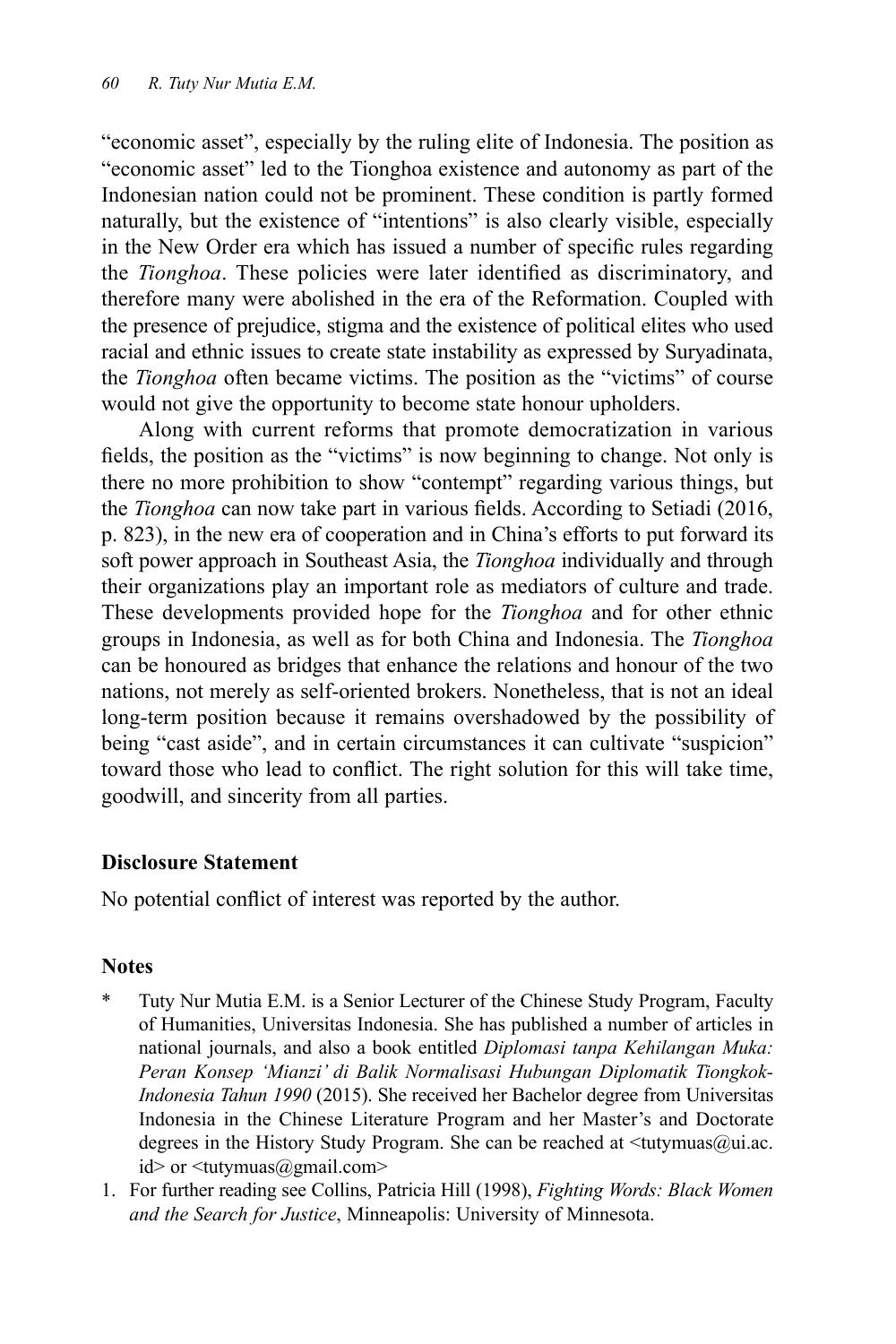- 2. A detailed discussion about this case can be seen in Tuty, Enoch Muas, "Kasus Wang Renshu: Sebuah Kegagalan Diplomasi RRC terhadap Indonesia", *Paradigma*, Vol. 3, No. 1, December 2012, Depok: FIB UI.
- 3. Common Program refers to 中国人民政治协会议 共同纲领 (*Zhongguo Renmin Zhengzhi Xiehuiyi Gongtong Gangling*/Common Program of the Chinese People's Political Consultative Conference). Adopted by the First Plenary Session of the Chinese People's PCC on September 29th, 1949, it was replaced in 1954.

#### **References**

- Coppel, Charles A. (1994), *Tionghoa Indonesia dalam Krisis*, Jakarta: Pustaka Sinar Harapan.
- Collins, Patricia Hill (1998), *Fighting Words: Black Women and the Search for Justice*, Minneapolis: University of Minnesota.
- Evi Nurvidya Arifin, M. Sairi Hasbullah and Agus Pramono (2016), "Chinese Indonesian: How Many, Who and Where?" *Asian Ethnicity*, Vol. 18, No. 3, pp. 310-329. https://doi.org/10.1080/14631369.2016.1227236
- Ge Gao and Stela Ting-Toomey (1998), *Communicating Effectively with the Chinese*, Thousand Oaks, CA: SAGE Publication Inc.
- Hu, Hsien Chin (1944), "The Chinese Concepts of 'Face'", *American Anthropologist*, Vol. 46, No. 1, pp. 45-64. https://anthrosource.onlinelibrary.wiley.com/doi/ epdf/10.1525/aa.1944.46.1.02a00040
- Hong, Liu (2011), *China and the Shaping of Indonesia, 1949-1965*, Singapore: NUS Press in association with Kyoto University Press, Japan.
- Hughes, Christopher R. (2000), "Nationalism in Chinese Cyberspace", *Cambridge Review of International Affairs*, Vol. 13, No. 2, pp. 195-209. https://doi.org/ 10.1080/09557570008400309
- Jacques, Martin (2011), *When China Rules the World* (Ketika China Menguasai Dunia: Kebangkitan Dunia Timur dan Akhir Dunia Barat), (Noor Cholis, Translator), Jakarta: Penerbit Buku Kompas.
- Lemon, M.C. (2003), P*hilosophy of History: A Guide for Students*. London and New York: Routledge, Taylor & Francis Group.
- Liang, Liji (2012), *Dari Relasi Upeti Ke Mitra Strategis: 2.000 Tahun Perjalanan Hubungan Tiongkok-Indonesia*, Jakarta: Penerbit Buku Kompas
- Minorities at Risk Project (2010), "Chronology for Chinese in Indonesia", Information current as of July 16, University of Maryland, available at <http://www.mar.umd. edu/chronology.asp?groupId=85003>.
- Mozingo, David (2007), *Chinese Policy toward Indonesia: 1949-1967*, Sheffield, UK: Equinox Publishing.
- Nabbs-Keller, Greta (2011), "Growing Convergence, Greater Consequence: The Strategic Implications of Closer Indonesia-China Relations", *Security Challenges*, Vol. 7, No. 3, pp. 23-41.
- Ning Yu (2001), "What Does Our Face Mean to Us?", *Pragmatics & Cognition*, Vol. 9, No. 1, pp. 1-36. https://doi.org/10.1075/pc.9.1.02yu
- Pattirajawane, Rene L. (2001), "Peristiwa Mei 1998 di Jakarta: Titik Terendah Sejarah Orang Etnis Cina di Indonesia", in I. Wibowo (ed.), *Harga yang Harus Dibayar:*